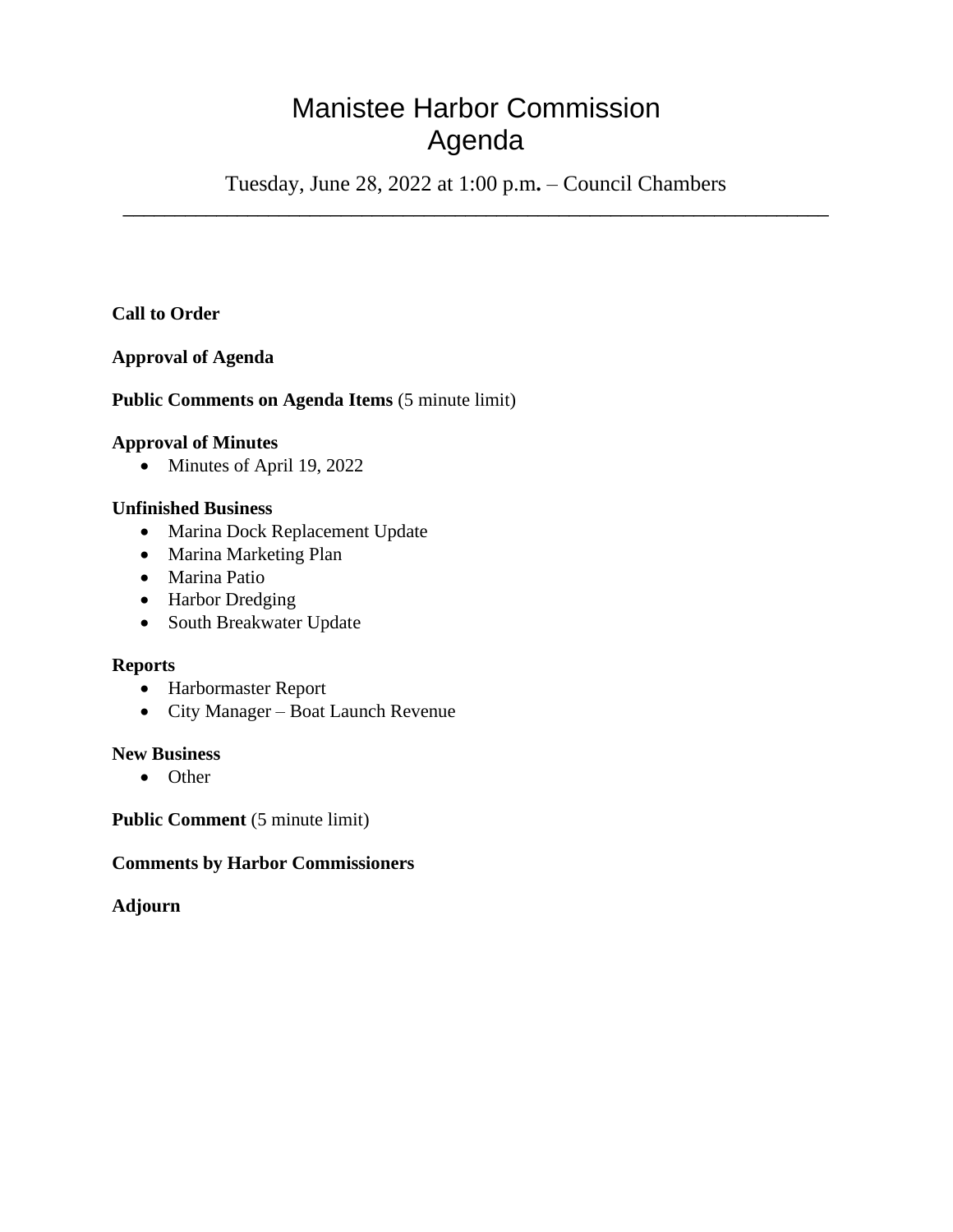# **HARBOR COMMISSION MEETING MINUTES OF APRIL 19, 2022**

A regular meeting of the Manistee Harbor Commission was called to order by the Chair on Tuesday, April 19, 2022, at 1:00 p.m.

| <b>Roll Call</b>                   | <b>Present</b> | <b>Excused</b><br><b>Absence</b> | <b>Unexcused</b><br><b>Absence</b> |
|------------------------------------|----------------|----------------------------------|------------------------------------|
| <b>Commissioner Ty Cook</b>        | X              |                                  |                                    |
| <b>Commissioner Tom Swedenborg</b> | X              |                                  |                                    |
| <b>Commissioner George Becker</b>  | X              |                                  |                                    |
| Harbormaster Jeff Mikula           | X              |                                  |                                    |
| Vacancy                            |                |                                  |                                    |
| Vacancy                            |                |                                  |                                    |
| Vacancy                            |                |                                  |                                    |
| City Manager Bill Gambill          | X              |                                  |                                    |

#### **OTHERS PRESENT**

Mark Sandstedt, Katie Trivisonno, Mary Lou Mydill

#### **APPROVAL OF AGENDA**

*MOTION* by Jeff Mikula, second by Tom Swedenborg to approve the agenda as presented. Voice vote – Motion passed.

# **PUBLIC COMMENTS ON AGENDA ITEMS**

• None

# **APPROVAL OF MINUTES**

*MOTION* by Ty Cook, second by George Becker to approve the minutes from the January 18, 2022, meeting as presented.

Voice vote – Motion passed.

# **OLD BUSINESS**

• Riverbank Revetment Project Update

Splash erosion on Reach A – contractor put in another section of splash stone last week. Project is substantially complete, working through punch list items. Project came in under budget and City is receiving lots of positive feedback.

• Marina Dock Replacement Update

Project is moving along nicely – pilings are set, docks installed, and decking is going in. Punch list walk through scheduled for April 20, 2022. Old pilings are being saved and stored for future use, utilizing some in the new disc golf course.

• Marina Manager

Introduced Katie Trivisonno – recently hired as the new DPW Clerk. Her past job experience includes managing Harborview Marina in Ludington which led to hiring her additionally as the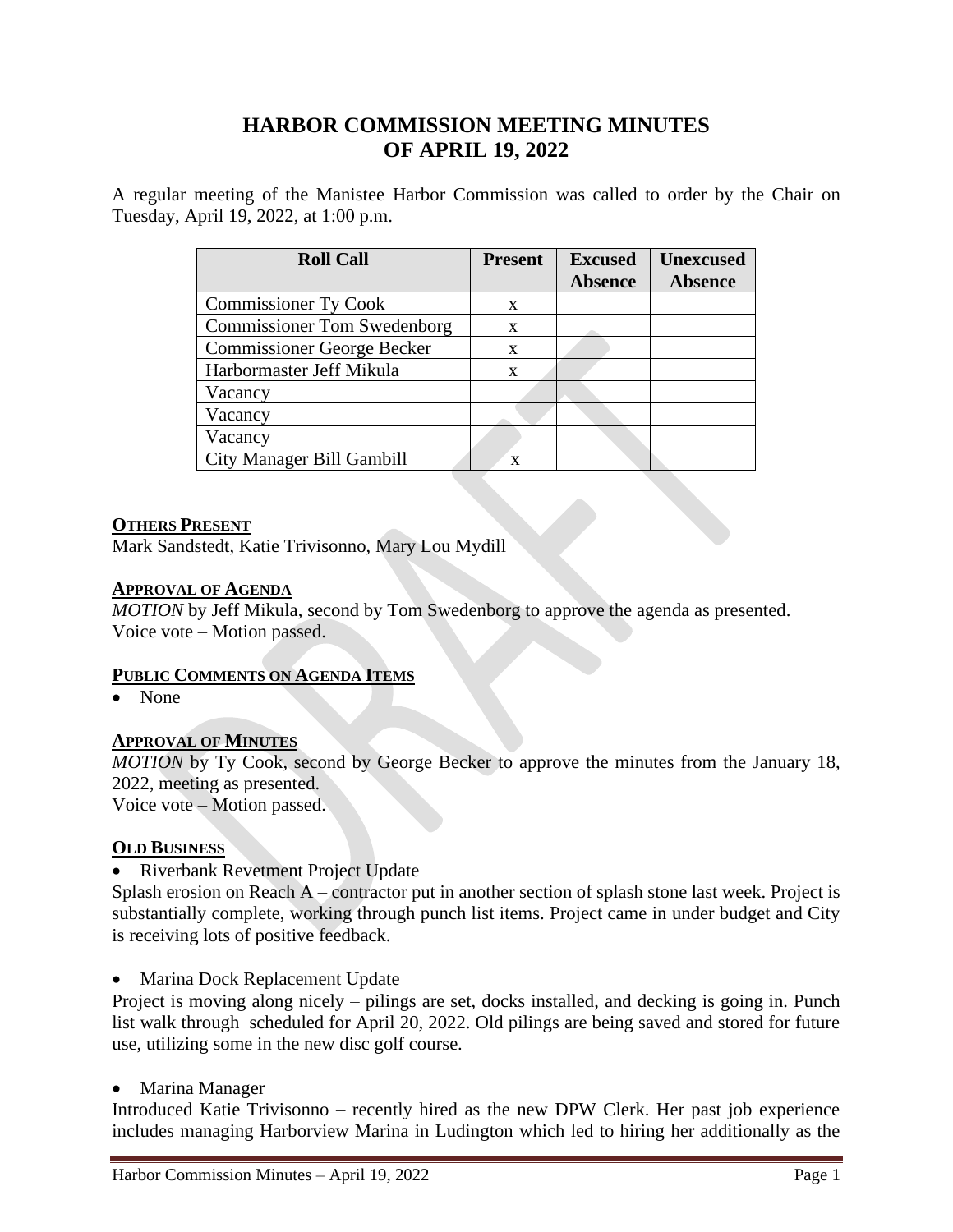marina manager. Her devotion to customer service and staff training make her the ideal candidate for overseeing the staff and marina operations.

# **REPORTS**

• Harbormaster

Land conversion – small parcel of Marina property that the City is selling to Fricano's on the River requires the City to acquire new property and convert it to park land in its place. The DNR has verbally accepted the City's option of one acre of the ten-acre parcel purchased from Morton Salt for the new Clean Water Recovery Facility. City was waiting until the MDNR trust fund grant for the North Riverwalk was submitted, as a conversion process can hurt the City's chances for the grant.

Army Corps of Engineers has scheduled dredging of the harbor this fall and rehab work on the south breakwall within 18 months. A right-of-entry agreement is on the City Council agenda tonight to allow the Corps to utilize the small parking lot at First Street beach for their equipment/staging during the breakwall rehab.

Finance office ordered coins for boat launch machine – will be opening next week.

Once hillside is stabilized the *Welcome to Manistee* sign will go back up.

• City Manager

Reviewed and discussed pre-season boat launch revenue.

*MOTION* by Tom Swedenborg, second by Jeff Mikula to recommend to City Council raising the seasonal boat launch pass rate from \$45.00 to \$50.00 as of the new fiscal year, July 1, 2022. Voice vote – Motion passed.

EDA grant for the South Riverwalk was submitted last Friday.

# **NEW BUSINESS**

• Mark Sandstedt of MS Creative Services, Inc. – Marina Marketing Ideas

# **Discussion included**:

- Updating pictures.
- Partnering with CVB and DDA highlight reasons to visit.
- Develop strategy for Marina marketing plan audience, goals, and objectives.
- Marketing to boat clubs around Lake Michigan.
- Needs and desires of both powerboaters and sailors.
- Exceptional customer service.
- Destination vs Stopover.

**Consensus**: Mark will meet with Jeff before the next meeting to come up with a marketing proposal.

# **PUBLIC COMMENTS**

• Mary Lou Mydill, 565 Bryant Avenue – Excited to hear the marketing ideas and plans for the Marina this season.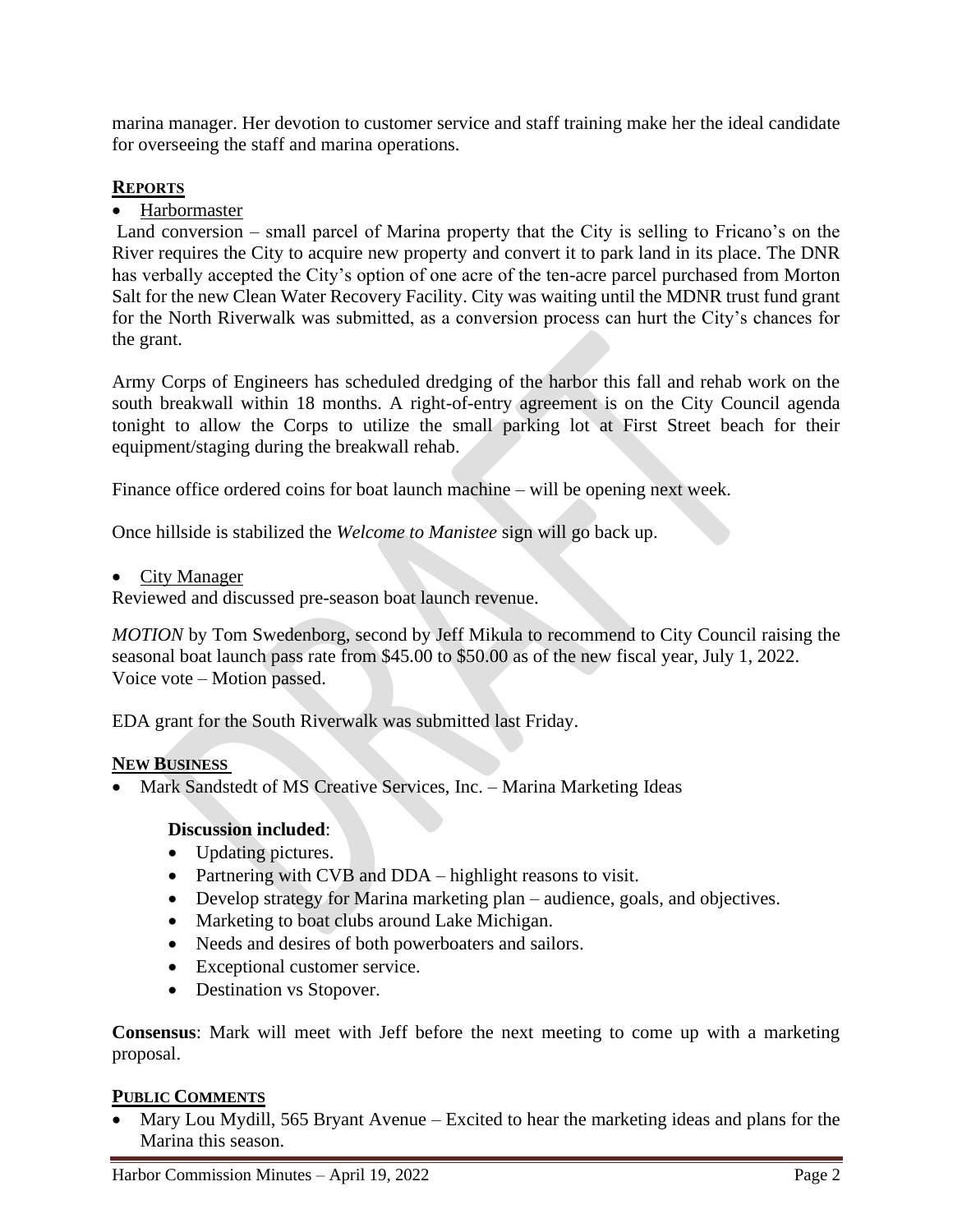# **COMMISSIONER COMMENTS**

- Jeff Mikula Catamaran Race scheduled again this year, very easy to accommodate. Hoping for good weather. Princess of Manistee's move from Ludington last season was a very positive change – exceeded all the owner's goals. These types of events and businesses show the uniqueness of the Manistee Community and what sets us apart.
- Ty Cook asked about the Marina patio Jeff updated Commissioners planning for a spring cement pour.

#### **ADJOURNMENT**

Next meeting is scheduled for June 21, 2022, at 1:00 p.m. in Council Chambers.

*MOTION* to adjourn by Tom Swedenborg, second by Jeff Mikula at 2:13 p.m.

*Kelly McColl* Recording Secretary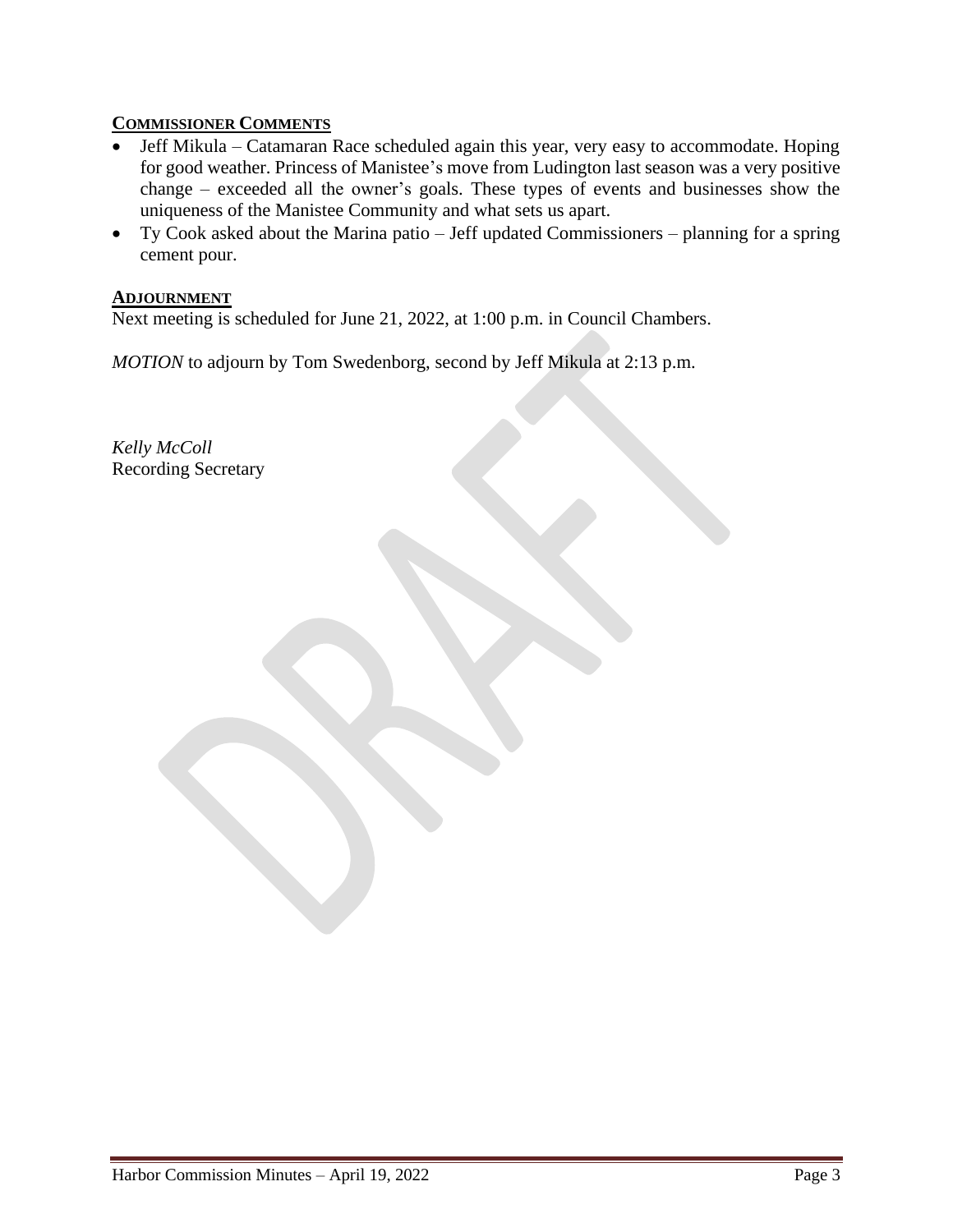# **BOAT LAUNCH REVENUES**

**2012 - 2013 Rate Structure: \$5 / Daily, \$35 / Seasonal**

**2013 - 2019 Rate Structure: \$10 / Daily, \$40 / Seasonal**

**2020 - Current Rate Structure: \$10 / Daily, \$45 / Seasonal**

#### **2022 BOAT LAUNCH REVENUE**

|                         | <b>PRESEASON</b> | <b>MAY</b>     | JUNE                                                 | <b>JULY</b> | <b>AUGUST</b> | <b>SEPT/OCT</b>   | <b>TOTALS</b>                                        |
|-------------------------|------------------|----------------|------------------------------------------------------|-------------|---------------|-------------------|------------------------------------------------------|
| <b>Seasonal Permits</b> | $26 = $1,170$    | $101 = $4,545$ | $=$                                                  | $=$ 5       |               | $=$ $\mathcal{P}$ | $\overline{\phantom{0}}$<br>–                        |
| Daily Permits           | $-1$             | $51 = $510$    | $\overline{\phantom{m}}$<br>$\overline{\phantom{0}}$ | $=$         |               | — U               | -<br>-                                               |
| <b>Annual Total</b>     |                  |                |                                                      |             |               |                   | $\overline{\phantom{0}}$<br>$\overline{\phantom{0}}$ |

#### **2021 BOAT LAUNCH REVENUE**

|                         | <b>PRESEASON</b> | <b>MAY</b>    | <b>JUNE</b>    | <b>JULY</b>    | <b>AUGUST</b>  | <b>SEPT/OCT</b> | <b>TOTALS</b>     |
|-------------------------|------------------|---------------|----------------|----------------|----------------|-----------------|-------------------|
| <b>Seasonal Permits</b> | $76 = $3,420$    | $31 = $1,395$ | $135 = $6,075$ | $118 = $5,310$ | $123 = $5,535$ | $9 = $405$      | $492 = $22,140$   |
| Daily Permits           | $24 = $240$      | $19 = $190$   | $218 = $2,180$ | $291 = $2,910$ | $572 = $5,720$ | $357 = $3,570$  | $1.481 = $14.810$ |
| <b>Annual Total</b>     |                  |               |                |                |                |                 | $1,973 = $36,950$ |

# **2020 BOAT LAUNCH REVENUE**

|                         | <b>PRESEASON</b> | <b>MAY</b>     | JUNE                            | <b>JULY</b>    | <b>AUGUST</b>  | <b>SEPT/OCT</b> | <b>TOTALS</b>     |
|-------------------------|------------------|----------------|---------------------------------|----------------|----------------|-----------------|-------------------|
| <b>Seasonal Permits</b> | $16 = $720$      | $111 = $4.995$ | $89 = $4,005$                   | $51 = $2,295$  | $125 = $5,625$ | $10 = $450$     | $402 = $18,090$   |
| Daily Permits           | $0 = $$          |                | $101 = $1,010$   $154 = $1,540$ | $233 = $2,330$ | $592 = $5,920$ | $260 = $2,600$  | $1340 = $13,400$  |
| <b>Annual Total</b>     |                  |                |                                 |                |                |                 | $1,742 = $31,490$ |

#### **2019 BOAT LAUNCH REVENUE**

|                         | <b>PRESEASON</b> | MAY           | JUNE           | <b>JULY</b>   | <b>AUGUST</b>  | <b>SEPTEMBER</b> | <b>TOTALS</b>     |
|-------------------------|------------------|---------------|----------------|---------------|----------------|------------------|-------------------|
| <b>Seasonal Permits</b> | $69 = $2,760$    | $62 = $2,480$ | $129 = $5,160$ | $46 = $1,840$ | $152 = $6,080$ | $17 = $680$      | $475 = $19,000$   |
| Daily Permits           | $0 = 0$          | $19 = $190$   | $144 = $1,440$ | $34 = $340$   | $335 = $3,350$ | $319 = $3,190$   | $851 = $8,510$    |
| <b>Annual Total</b>     |                  |               |                |               |                |                  | $1,326 = $27,510$ |

# **2018 BOAT LAUNCH REVENUE**

|                         | <b>PRESEASON</b> | <b>MAY</b>    | <b>JUNE</b>   | JULY           | <b>AUGUST</b>  | <b>SEPTEMBER</b> | <b>TOTALS</b>     |
|-------------------------|------------------|---------------|---------------|----------------|----------------|------------------|-------------------|
| <b>Seasonal Permits</b> | $89 = $3,560$    | $144 = 5,760$ | $79 = $3,160$ | $98 = $3,920$  | $173 = $6,920$ | $7 = $280$       | $590 = $23,600$   |
| Daily Permits           | $15 = $150$      | $75 = $750$   | $92 = $920$   | $121 = $1,210$ | $695 = $6,950$ | $237 = $2,370$   | $1,235 = $12,350$ |
| <b>Annual Total</b>     |                  |               |               |                |                |                  | $1,825 = $35,950$ |